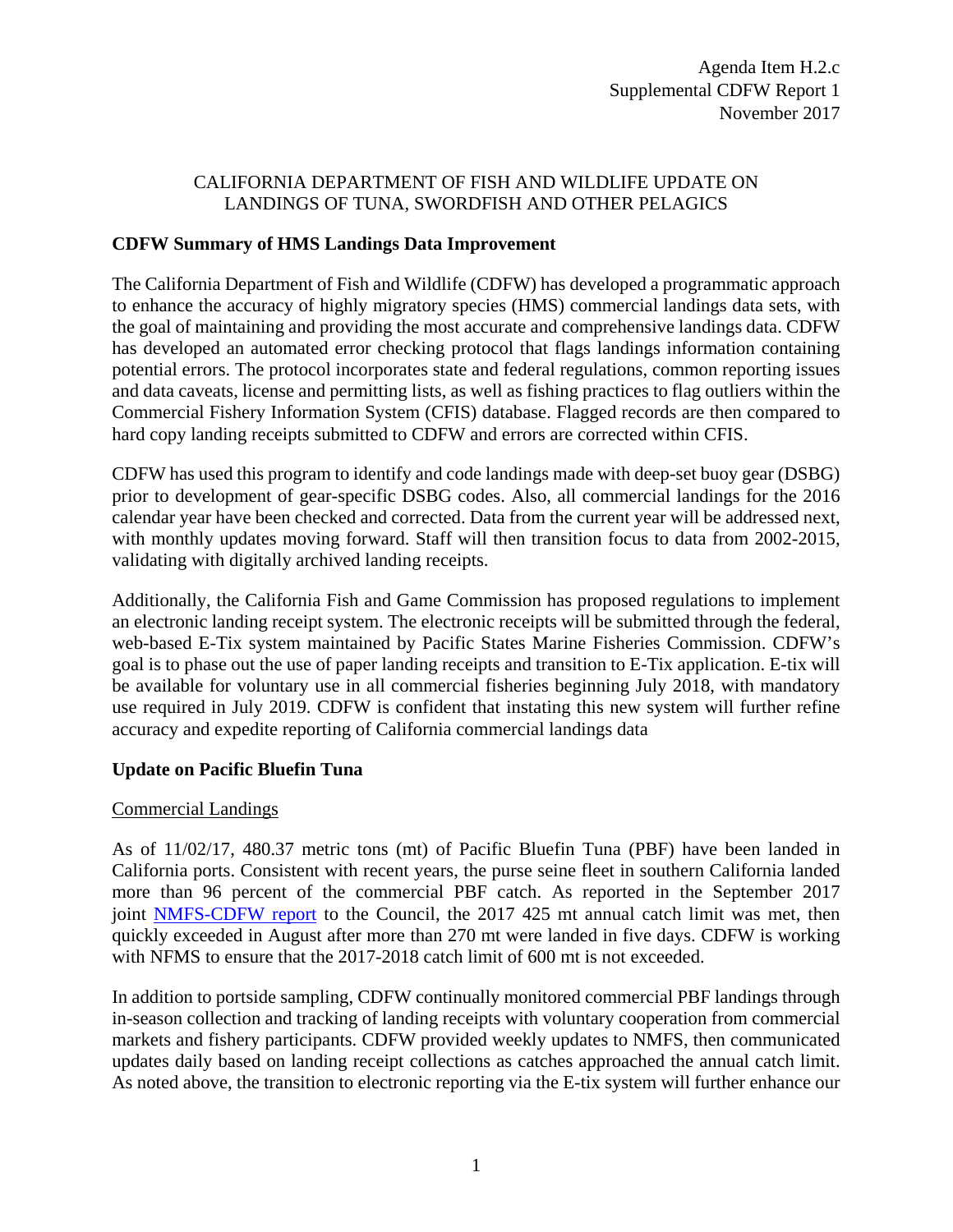ability to track landings after July 2018. CDFW encourages the voluntary use of E-tix for all HMS landings as soon as it is linked to the CFIS database, which is slated for July 2018.

## CDFW Commercial Biological Sampling

Throughout 2017, CDFW staff visited major southern California ports to collect PBF biological samples. During the peak of the 2017 PBF season, CDFW sampled five commercial purse seine landings and collected biological data from 110 individual PBF (e.g., fork length, weight and fin clips for genetic testing) as well as fin clips from an additional 11 fish. Fork lengths of sampled fish ranged from 640 mm to1,415 mm (average 861 mm) and individual weights ranged from 2.5kg to 23.8kg (average 6.2 kg). Fin clips were collected for the close-kin mark recapture study which is a joint effort conducted by the Southwest Fisheries Science Center in collaboration with other domestic and international partners.

### CDFW Recreational Monitoring

### *CPFV Catch*

CDFW monitored catch of recreationally caught PBF taken by the commercial passenger fishing vessel (CPFV) fleet by examining CPFV logbook data. CPFV logbook records indicate the sport fishery began encountering PBF in significant numbers in April 2017 and catch appears to have peaked in August, similar to 2016 (Table 1). This was also reflected in online anecdotal fish reports. Preliminary logbook data are currently available through September 2017.

|              | <b>Total PBF Kept</b> |           |                  |               |  |  |
|--------------|-----------------------|-----------|------------------|---------------|--|--|
| Log          | <b>Total</b>          |           |                  |               |  |  |
| <b>Month</b> | Kept                  | <b>US</b> | <b>US/Mexico</b> | <b>Mexico</b> |  |  |
| Jan          |                       |           |                  |               |  |  |
| Feb          | 1                     |           |                  | 1             |  |  |
| <b>Mar</b>   | 38                    |           | 26               | 12            |  |  |
| Apr          | 444                   |           | 119              | 325           |  |  |
| <b>May</b>   | 748                   |           | 140              | 608           |  |  |
| Jun          | 334                   | 3         | 118              | 213           |  |  |
| Jul          | 433                   | 228       | 53               | 152           |  |  |
| Aug          | 3,992                 | 2,427     | 301              | 1,264         |  |  |
| <b>Sept</b>  | 2,585                 | 2,015     | 143              | 427           |  |  |
| <b>Total</b> | 8,778                 | 4,822     | 900              | 3,056         |  |  |

**Table 1. Number of Pacific Bluefin Tuna reported caught by California CPFVs each month in 2017 based on CDFW logbook data.**

*Data source: CDFW Marine Logs System (MLS), extracted 10/12/17. Area of fishing is determined by CDFW fishing block; US/Mex includes those blocks straddling the border of the U.S. and Mexico EEZ.*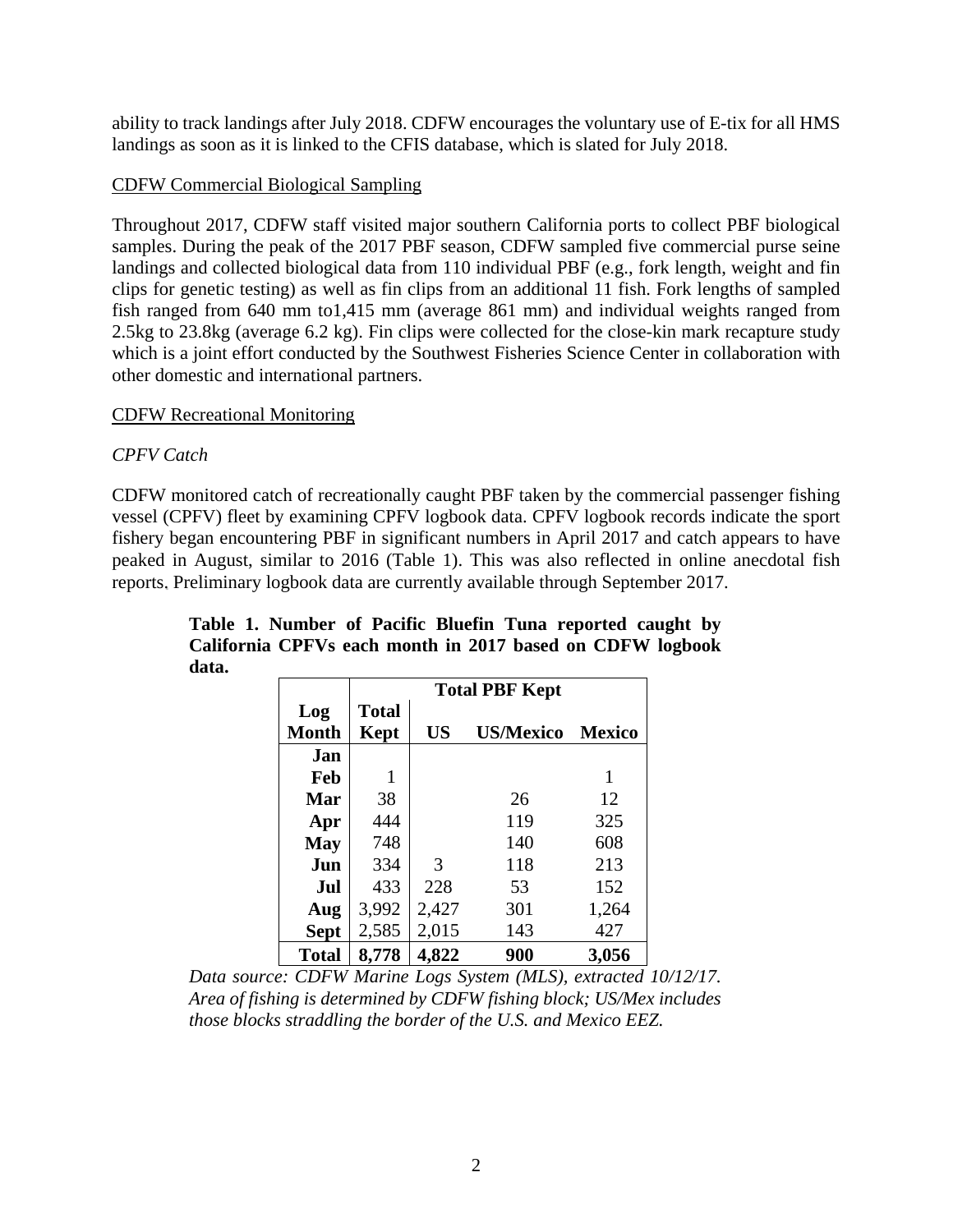# *Private Boat Catch*

The California Recreational Fishery Survey (CRFS) produces estimates of marine sport fish catch and effort by fishing mode. CRFS estimates of catch and effort for PBF were generated for private boats fishing in U.S. and Mexican waters and landing in California at public launch ramps and private access sites such as marinas. As of the end of August 2017, CRFS estimated 304 fish were caught and kept in U.S. waters by private recreational boats, with an additional 316 caught and kept from Mexican waters, for a total estimate of 620 PBF kept by private boaters in California (August estimates are preliminary) compared to 1,707 PBF in 2016.

|              | <b>Total Estimated PBF Kept</b> |           |               |  |  |  |
|--------------|---------------------------------|-----------|---------------|--|--|--|
| <b>Month</b> | <b>Total</b><br><b>Kept</b>     | <b>US</b> | <b>Mexico</b> |  |  |  |
| Jan          |                                 |           |               |  |  |  |
| Feb          |                                 |           |               |  |  |  |
| Mar          |                                 |           |               |  |  |  |
| Apr          | 19                              |           | 19            |  |  |  |
| <b>May</b>   | 29                              |           | 29            |  |  |  |
| Jun          | 39                              |           | 39            |  |  |  |
| Jul          | 134                             | 123       | 11            |  |  |  |
| Aug*         | 399                             | 181       | 218           |  |  |  |
| <b>Total</b> | 620                             | 304       | 316           |  |  |  |

### **Table 2. Pacific Bluefin Tuna CRFS estimates of number of fish taken by private and rental boats by month, in 2017.**

\* August data are preliminary

*Data source: CRFS Data Portal, extracted 10/12/17. Area of fishing is determined by CDFW fishing block; where majority of fishing trip occurred.*

# **Update on Other Highly Migratory Species**

As a result of recent changes in oceanic conditions, fisheries, and market demands, CDFW has observed changes in the composition and quantities of pelagic species being landed. Notably, there has been a significant increase in commercial landings from the Hawaiian high-seas pelagic longline fleet of Bigeye Tuna (BET), Swordfish, and Opah.

# Bigeye Tuna

Landings of BET in California have increased substantially over the last four years, mainly from Hawaiian pelagic longline vessels landing into California ports (Figure 1). While pelagic longline is not an authorized fishing gear inside the U.S. Exclusive Economic Zone (EEZ) off the West Coast, Hawaiian and High Seas-permitted vessels with California commercial fishing licenses can fish outside the EEZ and make landings in California ports. In 2016, BET was  $9<sup>th</sup>$  in value among California's top ten fisheries, moving from  $10<sup>th</sup>$  in 2015 [\(CDFW 2016 'By the Numbers'\)](https://nrm.dfg.ca.gov/FileHandler.ashx?DocumentID=147230&inline). Most landings occur in San Francisco, Los Angeles and San Diego.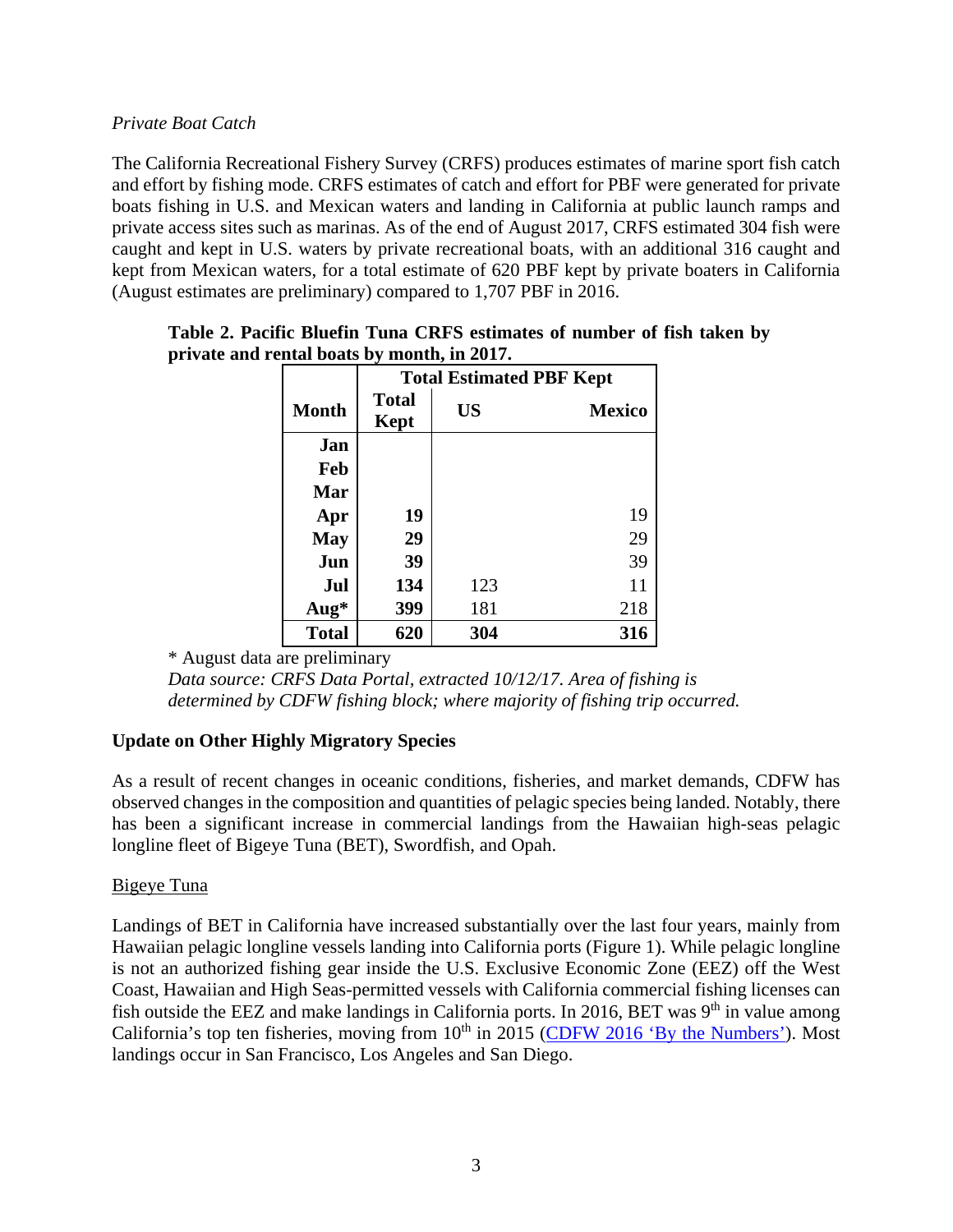

**Figure 1. Bigeye Tuna landings and ex-vessel value into California ports by gear, 2000-2017. \*Note 2017 data are preliminary.**

*Data source: CDFW Commercial Fisheries Information System (CFIS) extracted 10/26/17.*

#### Swordfish

DGN and harpoon-caught Swordfish landings remained relatively stable from 2012 to 2015, with harpoon landings ranging between 3.7 and 4.4mt per year, and DGN landings just under 70mt per year. However, in 2016 total harpoon landings jumped to 17.6 mt and DGN landings increased to 120 mt. There also had been a slight, but steady increase in the landings and value of Swordfish landed into California ports by high-seas longline vessels (Figure 2 and Table 3), but this increase appears to have peaked as landings decreased in 2016 and appear to be in 2017 as well. In 2016, swordfish ex-vessel value for longline, DGN, harpoon, and DSBG was over \$1.9 million, \$1 million, \$292,000 and \$64,000 respectively.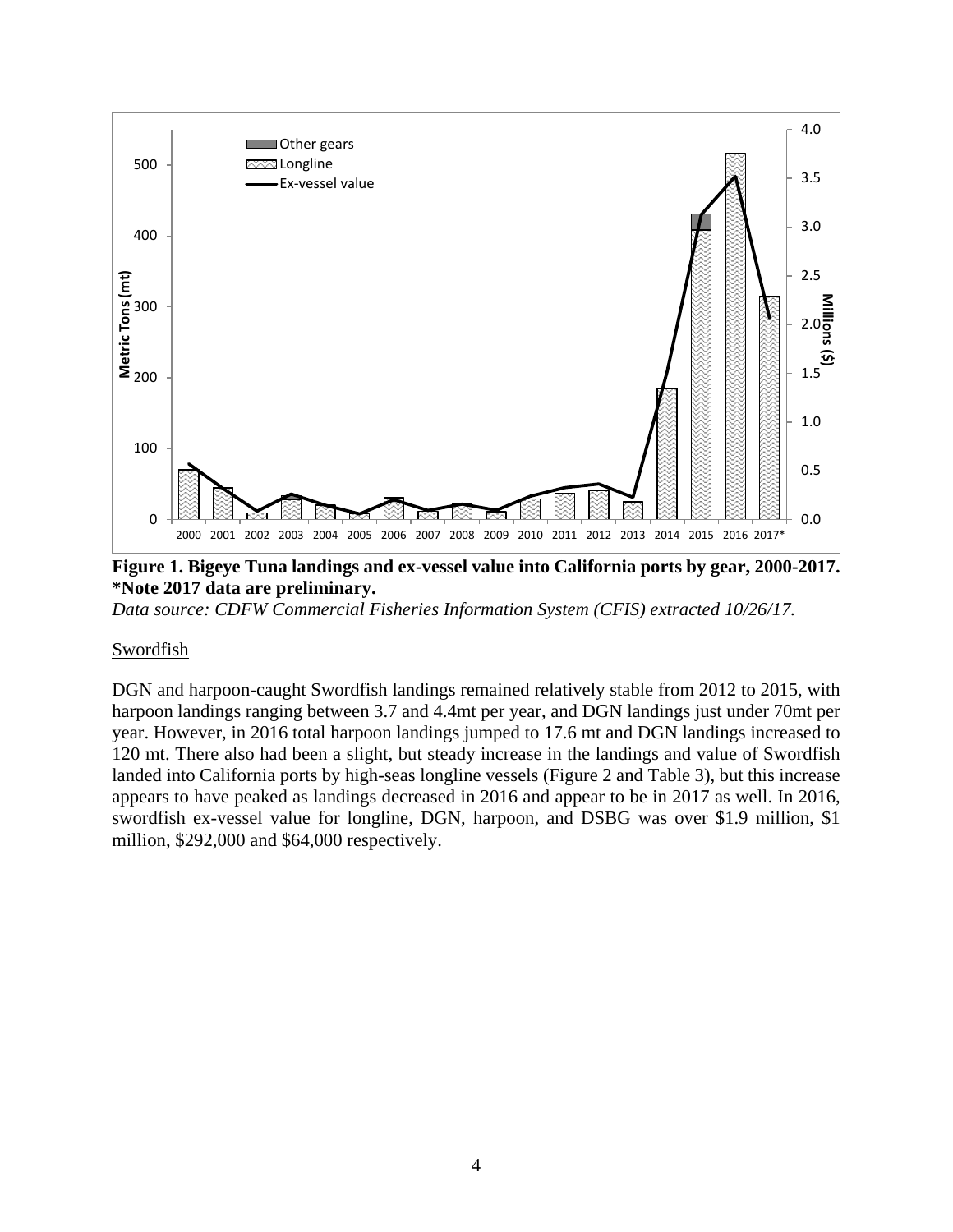

# **Figure 2. Total Swordfish landings (mt) and ex-vessel value in California ports by gear, 2000- 2017\***

\*2017 data are preliminary

*Data source: CDFW Commercial Fisheries Information System (CFIS), extracted 10/26/17*

| Year | <b>DGN</b> | <b>Harpoon</b> | Longline | <b>DSBG</b> | Hook<br>& Line |
|------|------------|----------------|----------|-------------|----------------|
| 2011 | \$4.63     | \$7.38         | \$3.47   |             |                |
| 2012 | \$4.76     | \$9.94         | \$3.05   |             |                |
| 2013 | \$4.59     | \$9.25         | \$3.16   |             |                |
| 2014 | \$4.41     | \$9.02         | \$3.28   | \$8.26      |                |
| 2015 | \$4.01     | \$9.03         | \$3.78   | \$6.60      |                |
| 2016 | \$4.18     | \$7.53         | \$3.29   | \$7.22      |                |